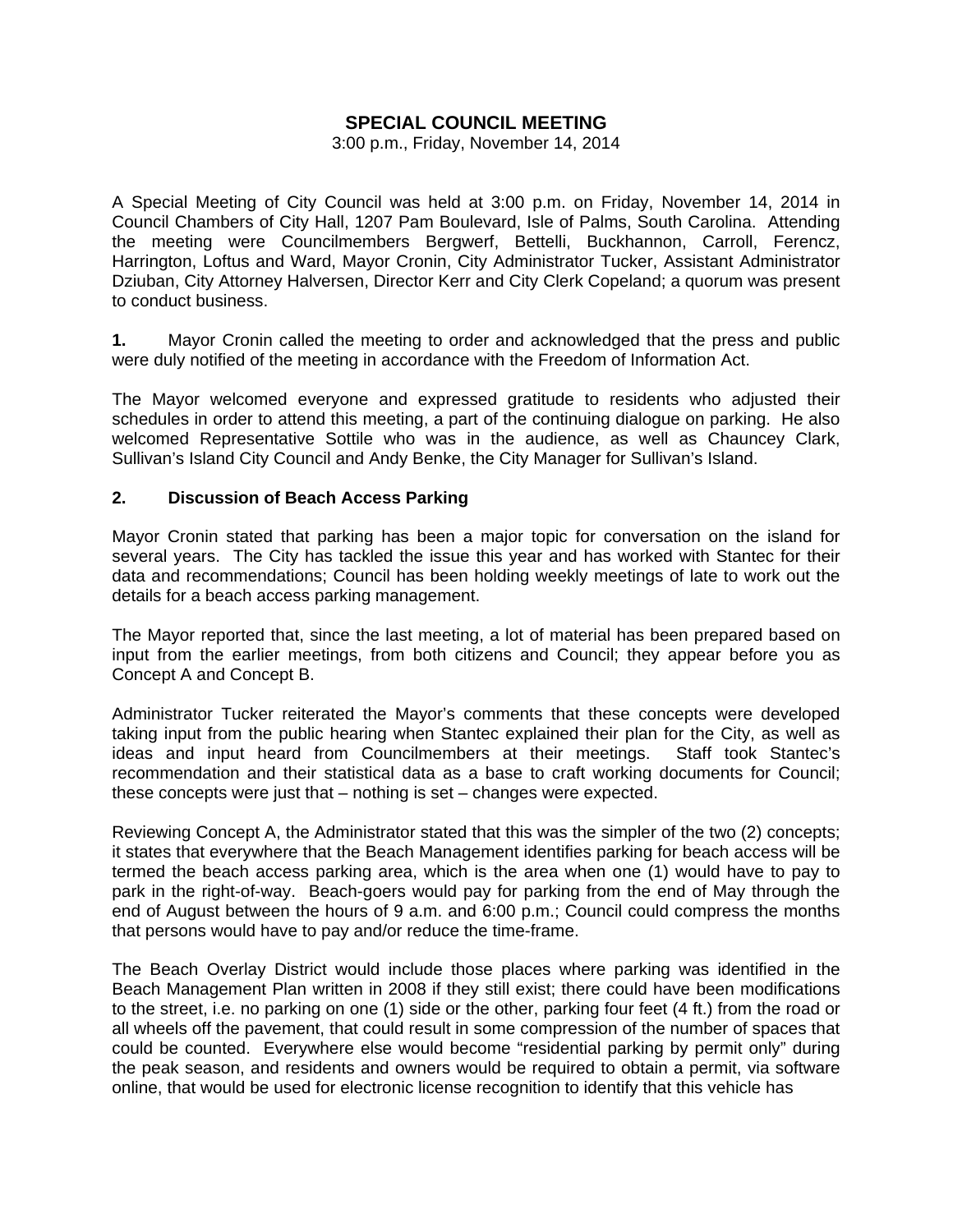permission to park in the residential district. The residential permit would also allow the person to parking in the beach parking. Some areas were deliberately eliminated, like the Recreation Center, Breach Inlet and the marina, because they were a bit more complicated and would need special treatment.

Concept B refines Concept A somewhat; because of input and discussions, it became evident that some residents do not want to do anything. These people rarely go to the beach or they live a distance from the beach; staff decided to concentrate on the areas of the island that were seriously impacted by beach parking. Staff used the same Beach Overlay District, but the area designated "residential parking by permit only" stops at Hartnett Boulevard, and the area becomes more compressed. Persons living in the "residential parking by permit only" district would need to get go through the process of getting their identification for that permit, allowing them to park in their residential district as well as in beach access parking. The remainder of the island would remain unregulated; however, Concept B has a provision that the City, at its own discretion, could decide that an area has become congested with beach access parking and has become unsafe. The City could then expand the "residential parking by permit only" add to the residential parking area or the residents in that area could circulate a petition to carve out a section to be added to the residential parking district. Upon receipt of the petition, Council would conduct a study to decide if that area should be added to the "residential parking by permit only" district and make a decision. The Administrator reiterated that, in the beginning the "residential parking by permit only" was smaller than in Concept A, but it has the potential for people to come into it.

Director Kerr moved to the enlarged maps that show the areas identified as Concept A and Concept B; smaller maps were included in the meeting packets. (A copy of the documentation is attached to the historical record of the meeting.) The Director explained that, in Concept A, the entire back portion, Hartnett to the Intracoastal Waterway side, of the island would be regulated as resident parking only. Someone living on 30<sup>th</sup> Avenue would need to register their vehicle license plate and register guests to park in the right-of-way. For Concept B, beach access parking would still be based on the Beach Management Plan, and a permit would be required to park in the right-of-way in those parking areas. Persons living more than five hundred feet (500 ft.) but less than a thousand feet (1,000 ft.) from the beach would need to register their vehicle and their guests. In the areas of the island more than one thousand feet (1,000 ft.) from the beach, residents would be completely unregulated which has both pros and cons associated with it. Guests to the unregulated section of the island would not have to be registered, and residents there would not be required to register their vehicle. The primary negative to Concept B is that, if a beach-goer was to park in your right-of-way/yard, there would be no regulation preventing him from doing it.

Councilmember Carroll stated that he has heard a lot of complaints about 41<sup>st</sup> Avenue and Waterway Boulevard at the marina and, under Concept B, that location would be in an unregulated area.

Director Kerr repeated that the marina, Breach Inlet and the Recreation Center were purposely omitted from both concepts by saying that the details for those locations would be worked out separately since each has its own set of issues.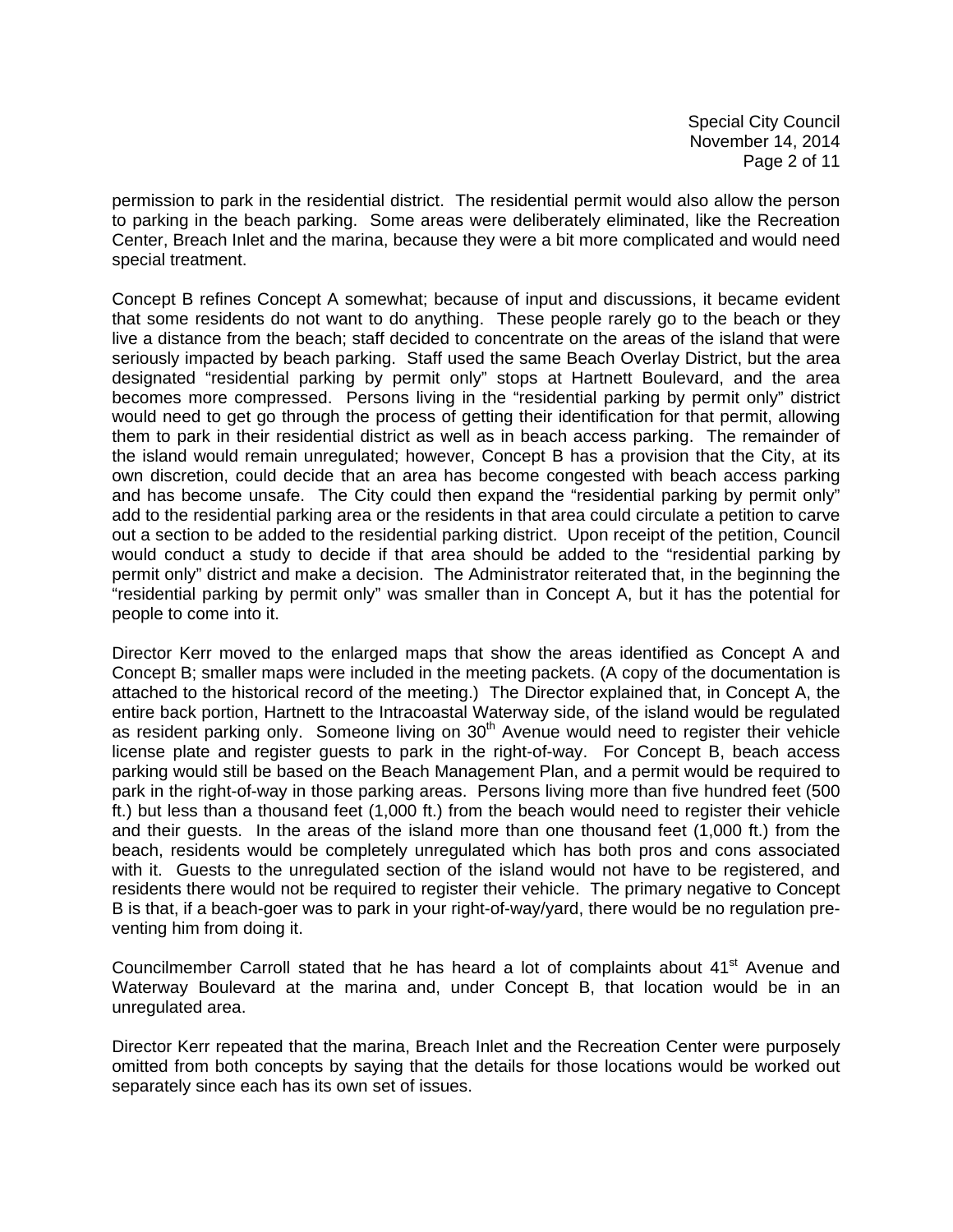Special Council Meeting November 14, 2014 Page 3 of 11

The Mayor directed attention to the colored map showing the City of Charleston's residential parking districts that have increased over the years and voiced his impression that each district was designed based upon input from the residents and statistical data. The concepts presented tried to emulate the legal structure that was put in place by the City of Charleston and Columbia when they went to residents-only, permitted parking. The Mayor's understanding was that Concept B allows for an evolving process to develop.

Director Kerr pointed out that a difference between Charleston's map and the City's maps was that paid parking was not delineated on Charleston's map; if they had specified paid parking on the map, the maps would appear similar.

Councilmember Bergwerf noted that residents of Waterway Boulevard consider the parking from the marina is a huge issue; she, therefore, asked whether, under Concept B, they could petition to be 'resident parking by permit only."

Administrator Tucker noted that, in this particular situation, the residents have both options available to them to become resident-only parking, they could:

- The City could acknowledge that a problem exists there and, with proper study, could add that area to "residential parking by permit only;" or
- The concerned residents could circulate a petition asking for the City to extend "residential parking by permit only" to their area.

The Administrator explained a good thing about the petitioning process is that it has the people coming to the City saying they want it which helps with the issue of people who do not want the additional regulation and inconvenience. The designation could not be granted without the data to substantiate the problem.

Mayor Cronin voiced hope that the Planning Commission and the consultants can come up with a better idea about what could be done at the marina to assist with the parking issue.

Referring to the finger streets between  $42<sup>nd</sup>$  Avenue and the end of island, Councilmember Carroll commented that the residents on those streets have been clear that they do not want parking on these narrow streets. The Councilmember added that the streets there dead-end, and, with the addition of beach access parking, it is very difficult to get an emergency vehicle through.

Councilmember Buckhannon noted that cars parked on both sides of the streets create a public safety hazard; he recalled that there have been discussions about eliminating parking on the side streets and allowing parking only on Palm.

Councilmember Bergwerf suggested that the City could maintain compliance with the Beach Management Plan by eliminating parking on the streets and designating the three or four (3-4) spots at the end of the finger streets for beach access parking. From 42<sup>nd</sup> Avenue to 54<sup>th</sup> Avenue, Palm Boulevard does not quality for beach access parking because it is more than five hundred feet (500 ft.) from the beach.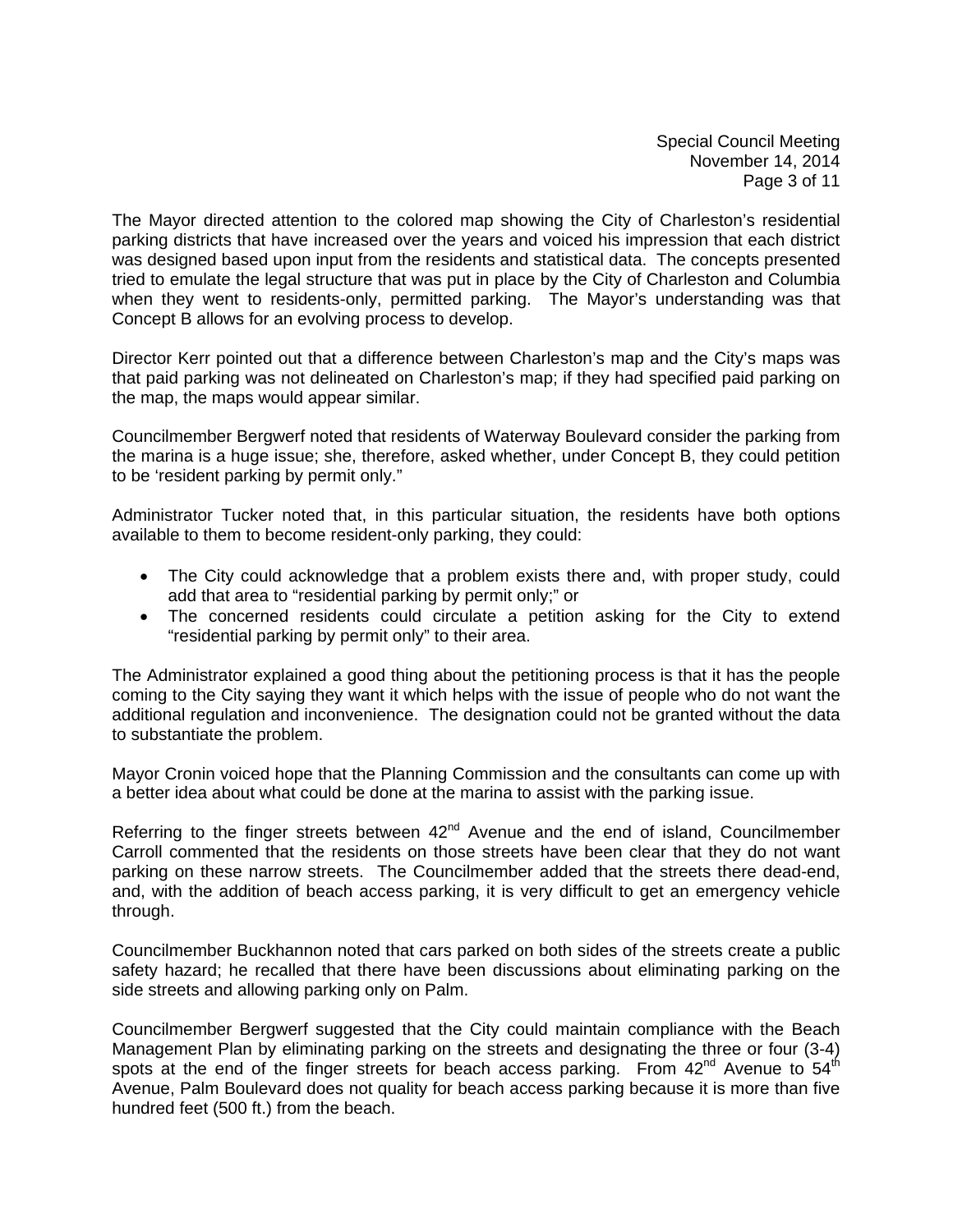Special City Council November 14, 2014 Page 4 of 11

Mayor Cronin stated that the City thought it had addressed the safety issue on those streets by requiring that all four (4) tires must be off the road.

Councilmember Carroll recalled that the Beach Management Plan requires six (6) parking spaces for every one-eighth (1/8) mile; with that fact in mind, he asked Director Kerr, if having three (3) spaces at the end of each of the finger streets would satisfy the Beach Management Plan.

The Director stated that he thought that would work and said that the beach paths in that area are approximately three hundred feet (300 ft.) apart.

Councilmember Carroll expressed the opinion that this would be an easy "fix" for the finger streets in that it would meet the requirements of the Beach Management Plan and protect those neighborhoods.

Councilmember Bergwerf recommended that these streets should be designated "residential parking by permit only."

Mayor Cronin stated, by allowing any parking on the streets, the argument about safety was lost.

Voicing her understanding of the plan details discussed, she stated that Council did not want to make all of those streets "No Parking" but wanted to make sure that the parking allowed was the minimum required under the Beach Management Plan and to maximize the safety on those streets.

Councilmember Loftus stated that he had concerns about Concept B; he commented that, at other beaches in the country, beach-goers expect a walk of a thousand feet (1,000 ft.) to the beach. He worried that this plan would push visitor parking back to Hartnett and beyond.

If that was to happen, the affected neighborhoods would have the opportunity to be included in the area for residential parking by permit only.

Councilmember Loftus preferred a universal plan for everyone on the island that would be detailed out and would be fair and equitable across the board; in his opinion, Concept A would meet those needs.

In Concept B, Councilmember Loftus imagined that conflict between neighbors could develop as some want to be a part of the residential permit parking only while others want nothing to change.

Recalling the Public Hearing in October, Councilmember Bergwerf said that some of the speakers did not think that parking would ever impact them and that they do not want anything to do with permits. Concept B would be more acceptable to those residents in the Councilmember's opinion.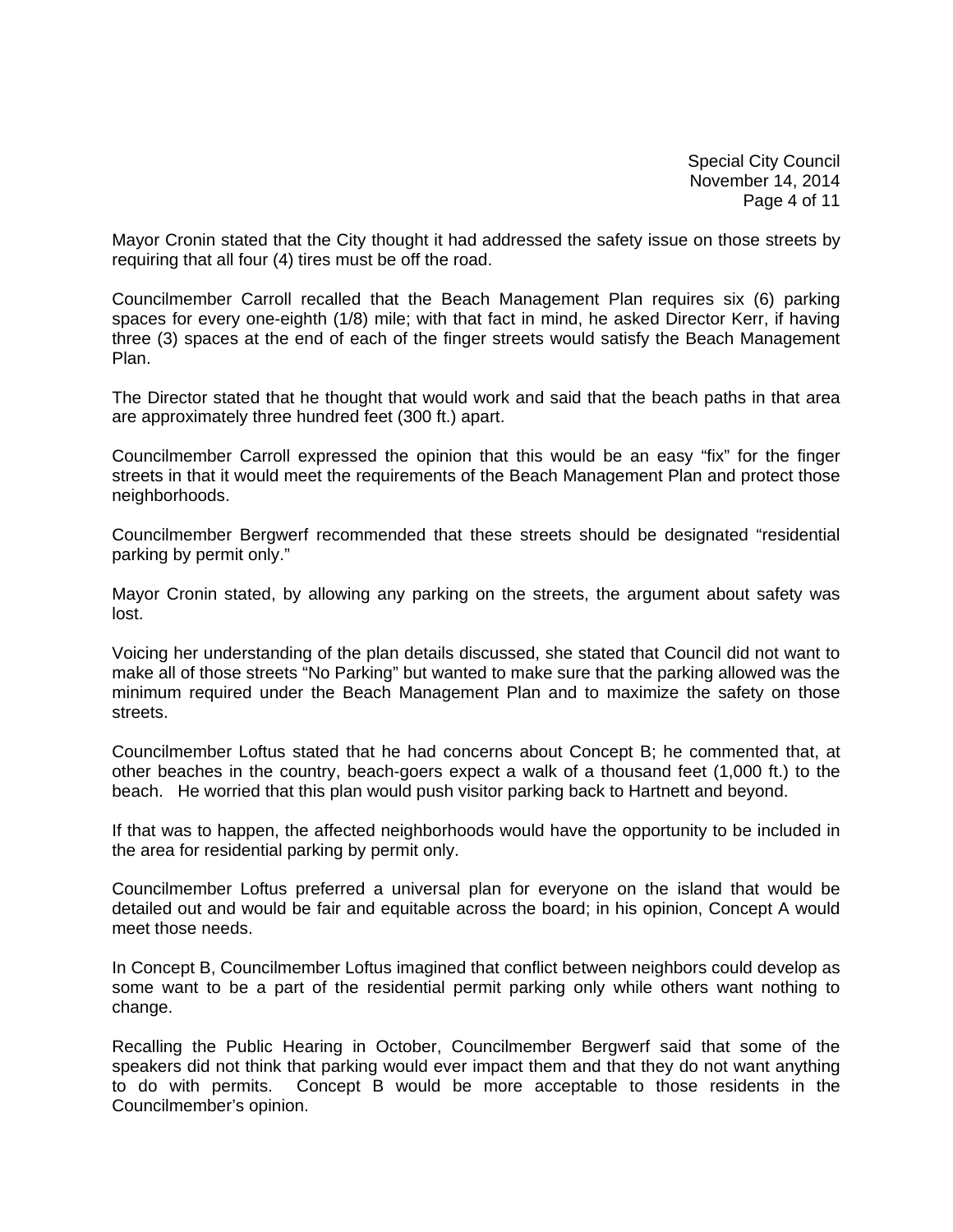Special City Council November 14, 2014 Page 5 of 11

Councilmember Buckhannon commented that any parking plan would be moot if the City does not have enforcement; he said that Concept B takes an area and consolidates it, allowing public safety personnel to better enforce the parking plan.

Recalling that this parking management plan has come about relative to beach access parking; therefore, Councilmember Ferencz stated that she preferred Concept B since it would consolidate beach-goers to beach side of the island.

Mayor Cronin commented that Council was working as fast and as hard as it can to put anything in place and that it would go into place whenever it is available; in the first year, it could be April, May or even June before the City is ready to activate the parking management plan.

Councilmember Ward said that he, too, was in favor of Concept B; he referred to the section for Special Permits, Health Care Permits on page 7 of the plan for Option B. He noted that he would like to expand the language "required by a licensed physician" to include health care workers.

Councilmember Bettelli pointed out that the proposed plan would issue one (1) permit to a residence, but a person might need twenty-four (24) hour care, meaning that three (3) permits would be necessary.

Councilmember Carroll repeated his belief that Waterway Boulevard along 41<sup>st</sup> Avenue at the marina.

When asked what the designation should be, Councilmember Bergwerf expressed the opinion that the area in question should be "resident only – permit required."

Councilmember Carroll noted that, if a vehicle is parked four (4) feet from the roadway on Waterway, it would be parked on the sidewalk.

Councilmember Loftus noted recalled that another problem area on Waterway is at 25<sup>th</sup> Avenue where resident of Goat Island park; residents of 25<sup>th</sup> have had issues with Goat Islanders parking there for several years.

Mayor Cronin stated that he does not want to hold up the larger program to handle specific areas on the island that have been problems for years. He said that, with the appropriate data, Chief Buckhannon could go to SCDOT and make specific requests, for instance NO PARKING; he cautioned Council that such a designation would apply to residents as well.

Councilmember Buckhannon agreed that the parking problems at the marina is a separate issue and should not hold up the beach access management program.

Councilmember Carroll asked for clarification on parking at the ends of the finger streets at the north end of the island.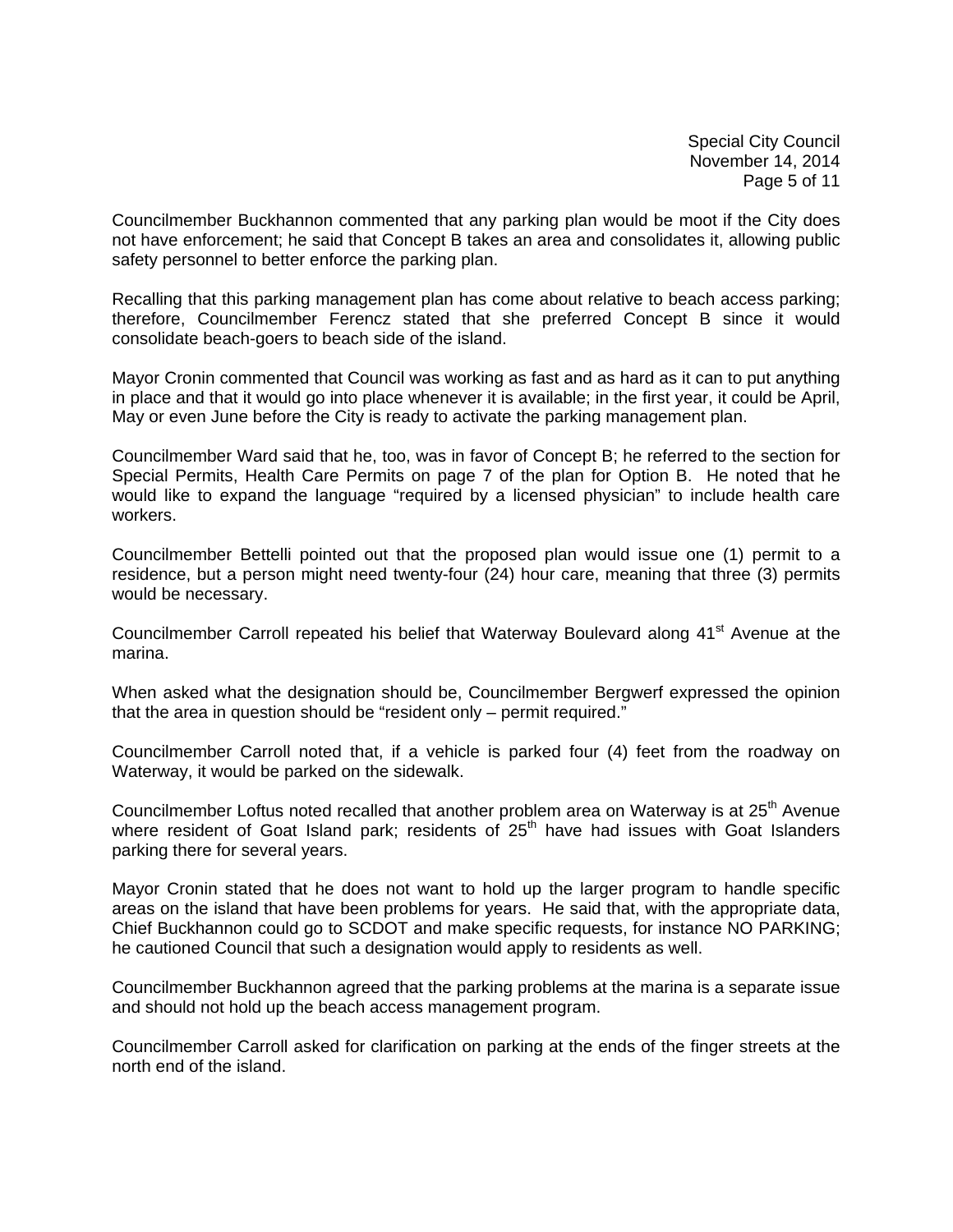Mayor Cronin responded that no specific decision has been made, but parking there was included in one (1) of the plans.

Responding to Councilmember Loftus' concern that there is more parking on the south end of the island than he anticipated, Administrator Tucker stated that the two (2) concepts being discussed used the number of parking spaces identified in the current Beach Management Plan. The Administrator noted that the update that lessens the number of parking has yet to be approved,

and the possibility always exists the OCRM will not approve it as submitted. Administrator Tucker indicated that an anticipated question would be whether the update indicated an available space, but the City did not include it in the count for the five year (5 yr.) update because of the additional credit from the parking lots at Front Beach. When this idea was discussed with OCRM, their response was that, if there is enough space for parking, it should be included in the count of available parking. Based on the changes the City and SCDOT have made to the island's roads, the number of parking spaces is different from what was there in 2008.

Administrator Tucker asked that the Mayor include the flexibility to make plan modifications to any motion he made.

### **MOTION: Mayor Cronin moved to approve the Conceptual Plan B for district parking in the residential area with the ability to make modifications as needed; Councilmember Bergwerf seconded.**

Councilmember Carroll asked Chief Buckhannon whether he preferred a smaller area to enforce or a larger one (1); Chief Buckhannon indicated the smaller area.

## **VOTE: The motion PASSED on a vote of 8 to 1 with Councilmember Loftus casting the dissenting vote.**

Initiating a discussion on certain modifications Council would make to Concept B. Mayor Cronin stated that the consensus of the group was to allow three (3) parking spaces at the end of the finger streets on the north end of the island and to make the remainder of the street resident only parking.

The Mayor noted that golf carts would be exempt from the parking regulations; they will be allowed to park anywhere they can do so legally.

Mayor Cronin suggested that the members of Council should go to the finger streets to visualize what is being proposed; the parking would be beyond the existing paved road on dry sand that is heavily vegetated.

Councilmember Loftus expressed the opinion that preparing these spaces at the end of these streets would be very costly and suggested that the parking would consist of a couple of spots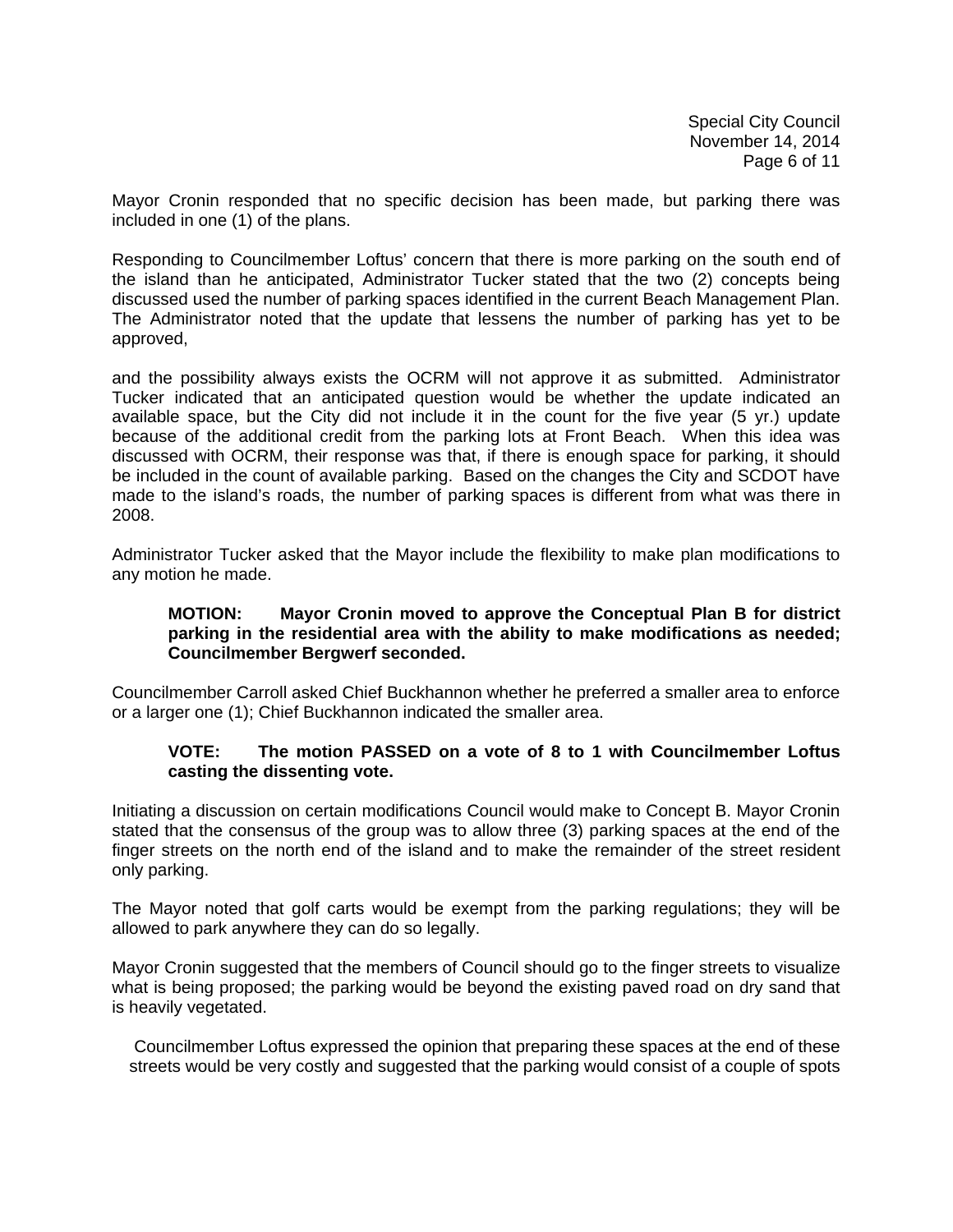Special City Council November 14, 2014 Page 7 of 11

on the end of the pavement. Councilmember Bergwerf reported that his suggestion was not practical because, on some streets, the pavement ends at someone's driveway.

In Councilmember Buckhannon's viewpoint, the first piece of information that Council needed to move forward was how many spaces the Beach Management Plan requires.

The Mayor reminded Council that, in order to implement a parking plan, many decisions needed to be made; among those decisions was the number of passes to sell and how that number would be divided between seasonal, monthly, weekly and daily. He commented that all of the passes issued would not come to the beach the same day.

Mayor Cronin stated that he would prefer to err on the side of a lot of seasonal passes and to see how quickly they are purchased; if they move well, the City would have fewer weekly or daily passes to sell.

In Councilmember Bergwerf's opinion, the first piece of information that Council needed was the number of parking spaces on the island. Administrator Tucker noted that Stantec has provided that information to the City.

The Mayor recalled the data Stantec provided for Memorial Day as follows:

- One thousand eighty eight (1,088) cars crossed the Connector;
- Two hundred thirty one (231) of them parked on Carolina and the avenues on the north end of the island; and
- The balance were parked elsewhere in the island, including the marina and the parking lots.

Councilmember Buckhannon questioned the need for restricting the number of passes sold by restricting where visitors would be allowed to park; vehicles parked in other areas would be ticketed.

Council agreed that the City would always have to sell daily passes whether the number of seasonal passes was big or small.

Councilmember Bettelli remarked that he does not want to see "a sea of cars from  $21^{st}$  to  $41^{st}$ ; one (1) of the goals of the parking management plan was to give residents of this stretch of Palm Boulevard some relief.

Councilmember Ward asked whether anyone had considered the possibility that no one would buy parking passes.

Administrator Tucker suggested that Council get legal advice before going further with the discussions. The Administrator stated that, if there were no limits to the number of passes sold, the purposes of public safety and controlling the crowds could suggest that the City did not really have a problem.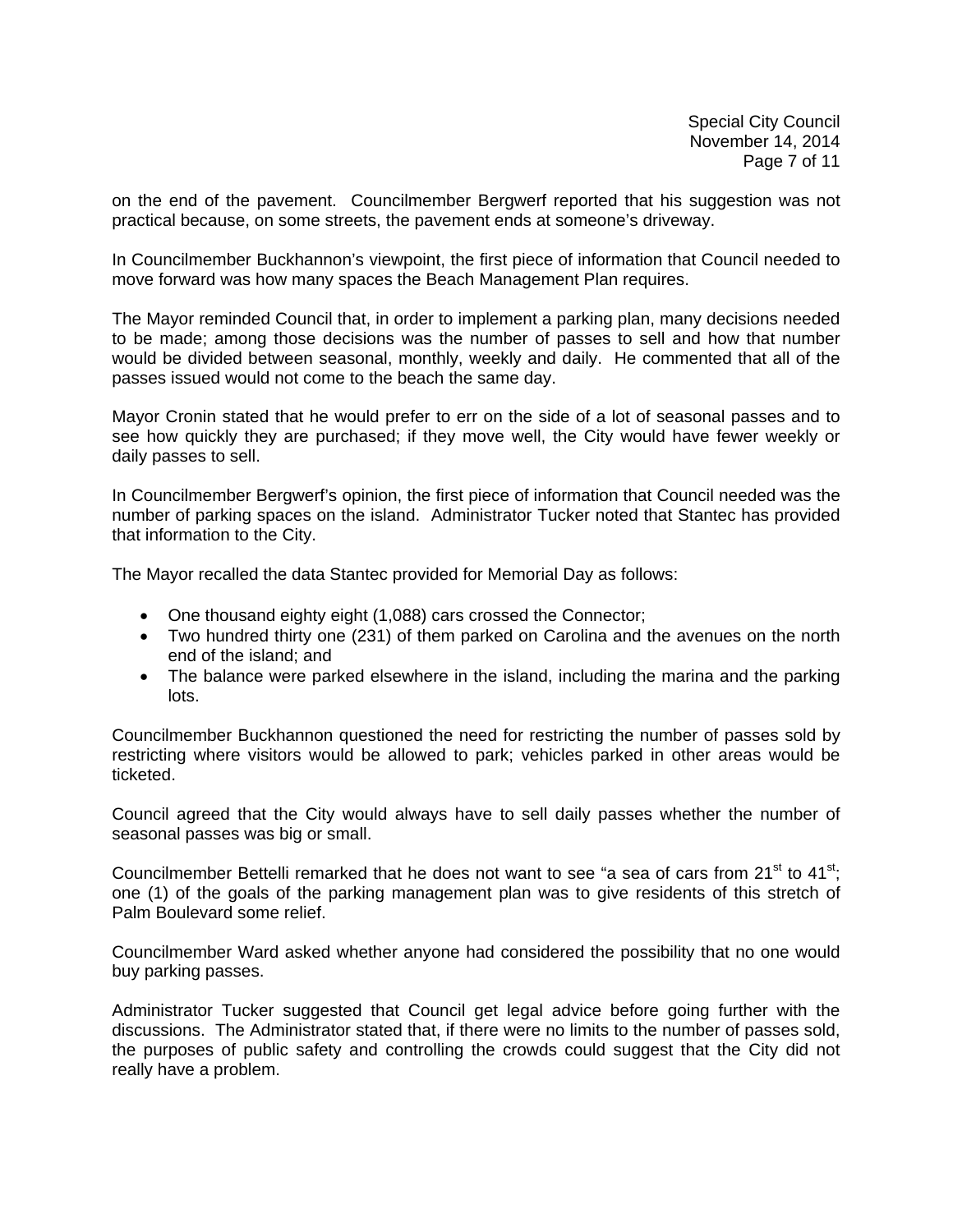Mayor Cronin asked the Administrator what the cost would be to contract with a vendor for an app and website available to implement the proposed parking management plan.

The Administrator replied that staff needed to know what the details of the City's plan before they could quote the City a price and a timeframe; she informed Council that one (1) vendor with whom they spoke indicated that his company did custom work, which the City's plan would likely be. The Administrator explained that staff felt the urgency of implementation; plus, there was the matter of ordinances that must be passed before the City was to implement the plan which normally takes two (2) months. The City must get the enforcement personnel in place and trained. Once details of the parking management plan have been decided upon, staff would begin to develop a budget for the project; the budget process will involve discussions with software vendors to get estimates of the costs and the time they would need to implement the City's plan.

Councilmember Bergwerf added that, in the meantime, the City would be working with SCDOT for the necessary permits. Mayor Cronin reported that a meeting with SCDOT has tentatively been set.

The Mayor indicated that, since most of Council would be on the island for the holidays, he would not be averse to holding a special meeting if needed for the first reading of an ordinance or some other aspect of the parking management plan.

Councilmember Ward asked what the source of funds would be if the estimates for implementation of the parking plan were to be twice the amount included in the FY15 budget.

Administrator Tucker replied that, if Council decided to proceed with the project after such estimates were received, she did not know at this moment what the source of funds would be. The Mayor suggested that the project could be spread between two (2) budget cycles if necessary.

Councilmember Ward stated that he was very concerned about the upfront costs to the City for implementation of the parking management plan.

On the subject of fairness, Councilmember Loftus stated that persons who buy seasonal passes should certainly have a place to park when they come to the island. He noted that there would be weekends during the tourist seasons when parking on the island would be maxed out, but he indicated that people who buy seasonal passes should be guaranteed parking space. In his opinion, when parking has reached its limit on the island, the seasonal pass holders will migrate into the neighborhoods to park.

The Mayor suggested getting the numbers from Stantec about the number of spaces available for parking and a recommendation about the distribution of passes for a day, a week, a month or seasonal.

In addition to a budget for the implementation of the parking plan, but also a budget for the enforcement phase of the program. Mayor Cronin stated that he would prefer to enforce the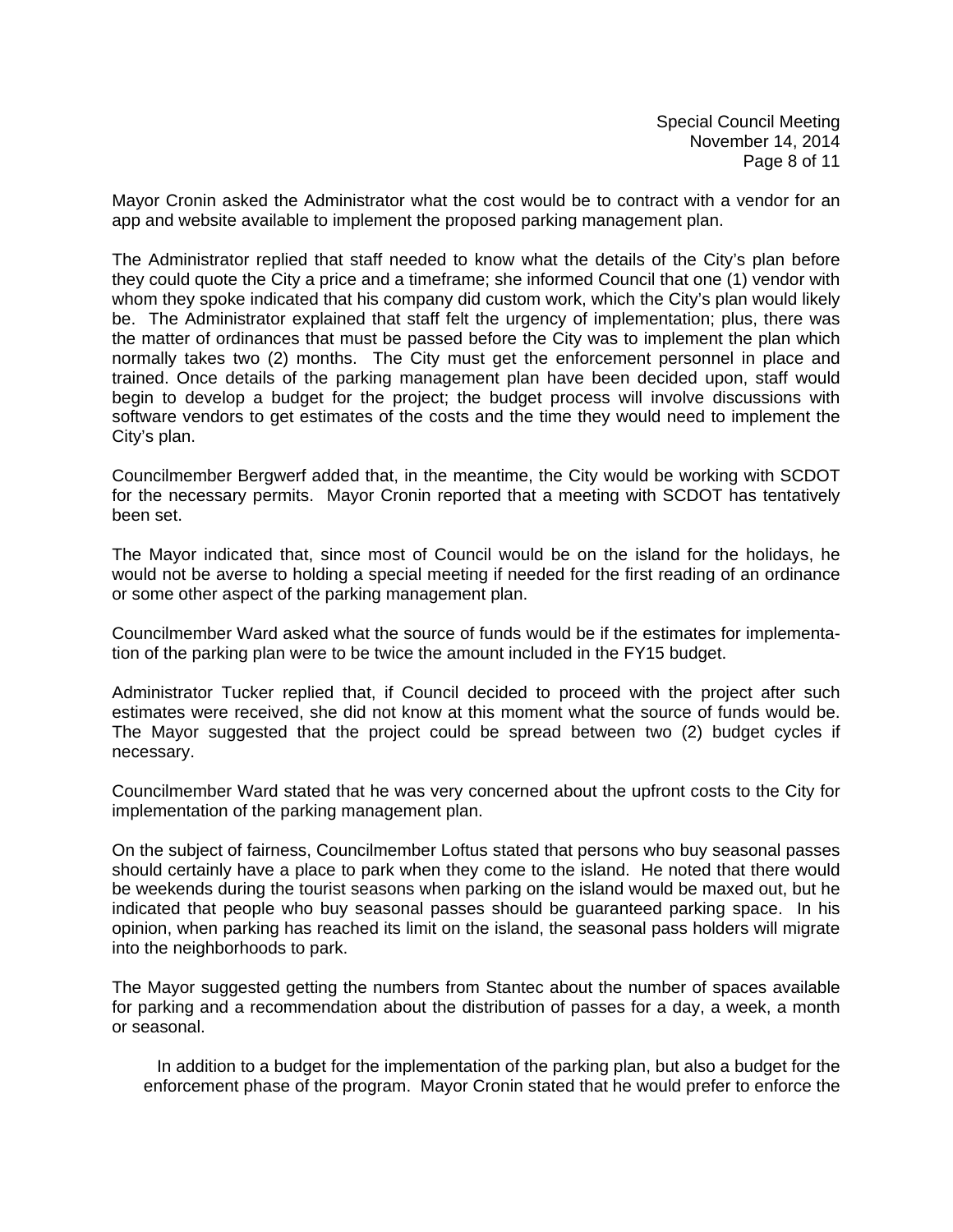Special City Council November 14, 2014 Page 9 of 11

program with City personnel rather than outsourcing the job. The consensus of Council agreed that enforcement should be done by City employees.

Responding to a comment that the City has had difficulty hiring the desired number of BSOs each season, Administrator Tucker said that the City might consider increasing the hourly wage for these personnel; she added that the past problems have been that the applicants could not pass the clearance process required.

Another suggestion from Councilmember Loftus was that the passes should not expire at the end of the season.

Mayor Cronin indicated that he would like to have another parking meeting the first week of December; by that time, he and the Administrator would have spoken with SCDOT and Stantec should have the information requested.

Councilmember Ferencz commented that statements have been made that the enforcement personnel from an outside agency might give the City a bad reputation because they might be "heavy-handed;" therefore, she asked whether the City's BSO's would have the authority to be as 'heavy-handed" as needed to enforce the plan. Assuming that they do, she asked if the City's Police Department would get a bad reputation; if enforcement were to be out-sourced for "a brand-new" program that is bound to have problems, the outside agency would get the bad reputation, not the City.

Councilmember Loftus was in favor of having enforcement in-house for better control; he was confident that the City has the means and the foundation to do a good job of enforcement. He also pointed out that the City would lose a large share of the revenue generated by the parking program

### **3. MOTION: Councilmember Bergwerf moved to go into Executive Session at 4:13 p.m. to receive legal advice regarded potential claims related to the proposed beach access parking management; Councilmember Buckhannon seconded and the motion PASSED UNANIMOUSLY.**

City Council returned to regular session at 5:20 p.m.; Mayor Cronin reported that Council had not acted or made a motion in Executive Session.

Mayor Cronin reiterated that a tentative meeting has been set with SCDOT to explore the option Council selected; if that option does not satisfy them, he will present Option A. if neither is accep-table, he plans to ask SCDOT to make another recommendation.

Councilmember Ward suggested that another vote be taken on Options A and B to learn whether the Executive Session influenced Councilmembers' selection.

**MOTION: Councilmember Carroll moved to select Option A with four (4)**  parking zones – Breach Inlet to 21<sup>st</sup> Avenue, 22<sup>nd</sup> Avenue to 30<sup>th</sup> Avenue, from 31<sup>st</sup> **Avenue to 41st Avenue and from 42nd Avenue to 57th Avenue.**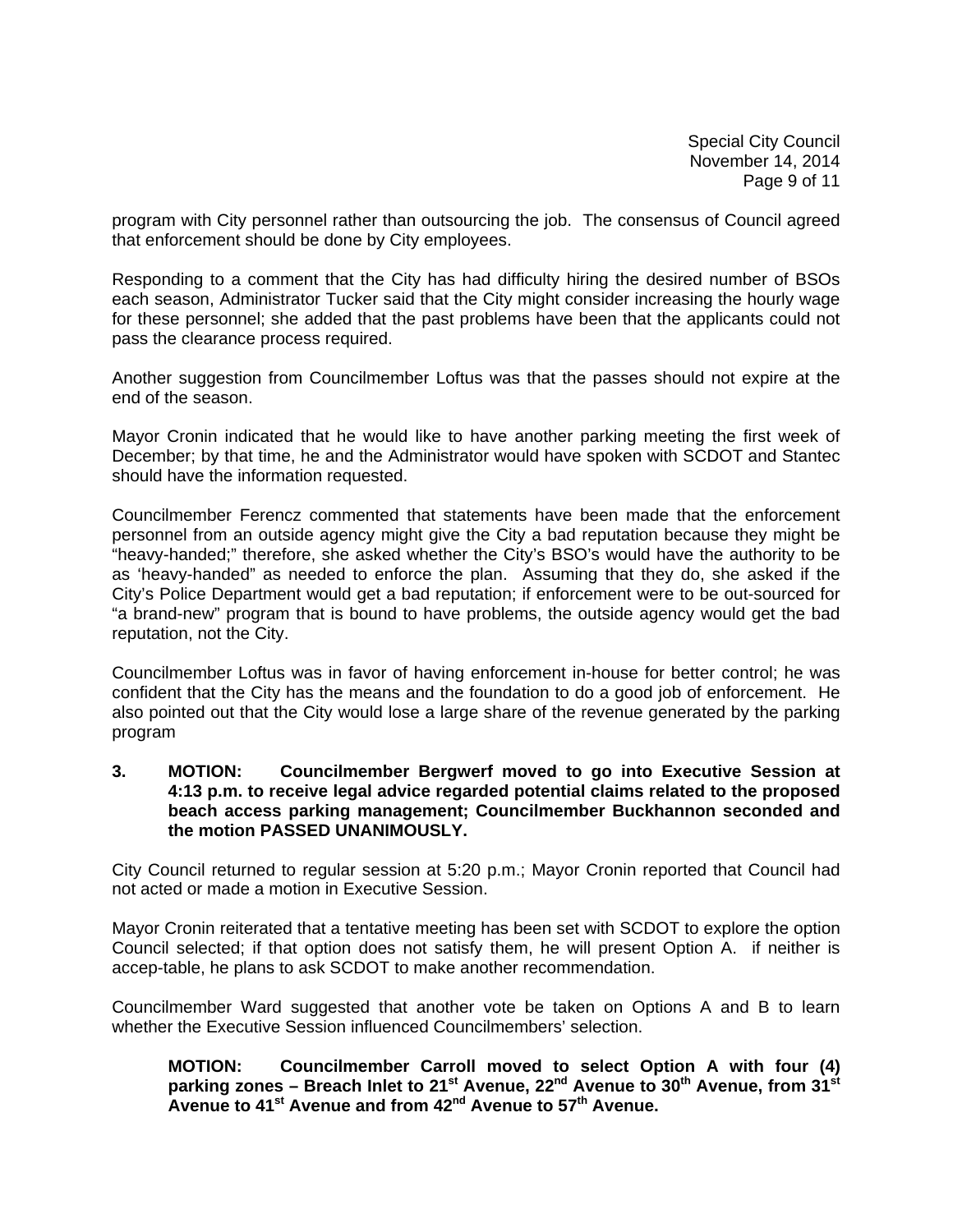Special City Council November 14, 2014 Page 10 of 11

Attorney Halversen advised Council that they must first have a motion to reconsider the approval of Concept B.

#### **MOTION: Councilmember Carroll moved to reconsider the decision to support Concept B; Mayor Cronin seconded.**

Councilmember Buckhannon stated that his opinion "definitely" changed as a result of information provided in Executive Session. He noted that another vote would not eliminate Option A; the Mayor has said that he would present both to SCDOT. SCDOT's reaction to the two (2) concepts will go far in determining the path the City will follow.

From previous meetings with SCDOT, Mayor Cronin said that SCDOT typically had not given the Mayor an answer.

Councilmember Loftus reiterated his opinion that Concept A was the fairest option in that all people on the island would be treated the same; he commented that he believed that Option B would be very confusing to island residents. Referring to the public forum held in October, the Councilmember said that he heard from the residents completely agree that something must be done for reasons of safety and livability, but residents should not have to pay for parking at the beach. For these reasons, he continued to support Concept A as more favorable to the residents.

Councilmember Harrington stated that he understood the residents to say that they do not want to pay to park in the right-of-way in front of their homes; he also noted that the City Attorney had explained the Council that Option B was the City's best chance for an acceptable parking management plan.

Councilmember Bergwerf agreed that she could not push forward a plan that the City Attorney has said would be indefensible.

Councilmember Ferencz heard from the residents that they do not want to be impacted by having to buy a pass or permit when they have visitors that would be parking in the right-of-way; she conceded that residents would be impacted by either plan Council decided to pursue.

Councilmember Buckhannon repeated that, with Concept A, the City would not be charging residents to park in front of their homes.

Councilmember Ward voiced the opinion that Concept A would increase enforcement costs.

## **VOTE: The motion to re-consider failed on a vote of 3 to 6 with Councilmembers Carroll, Harrington and Loftus supporting the motion.**

Councilmember Buckhannon cautioned that the final plan the City decides upon might be influenced by the meeting with SCDOT and might be a hybrid of some sort.